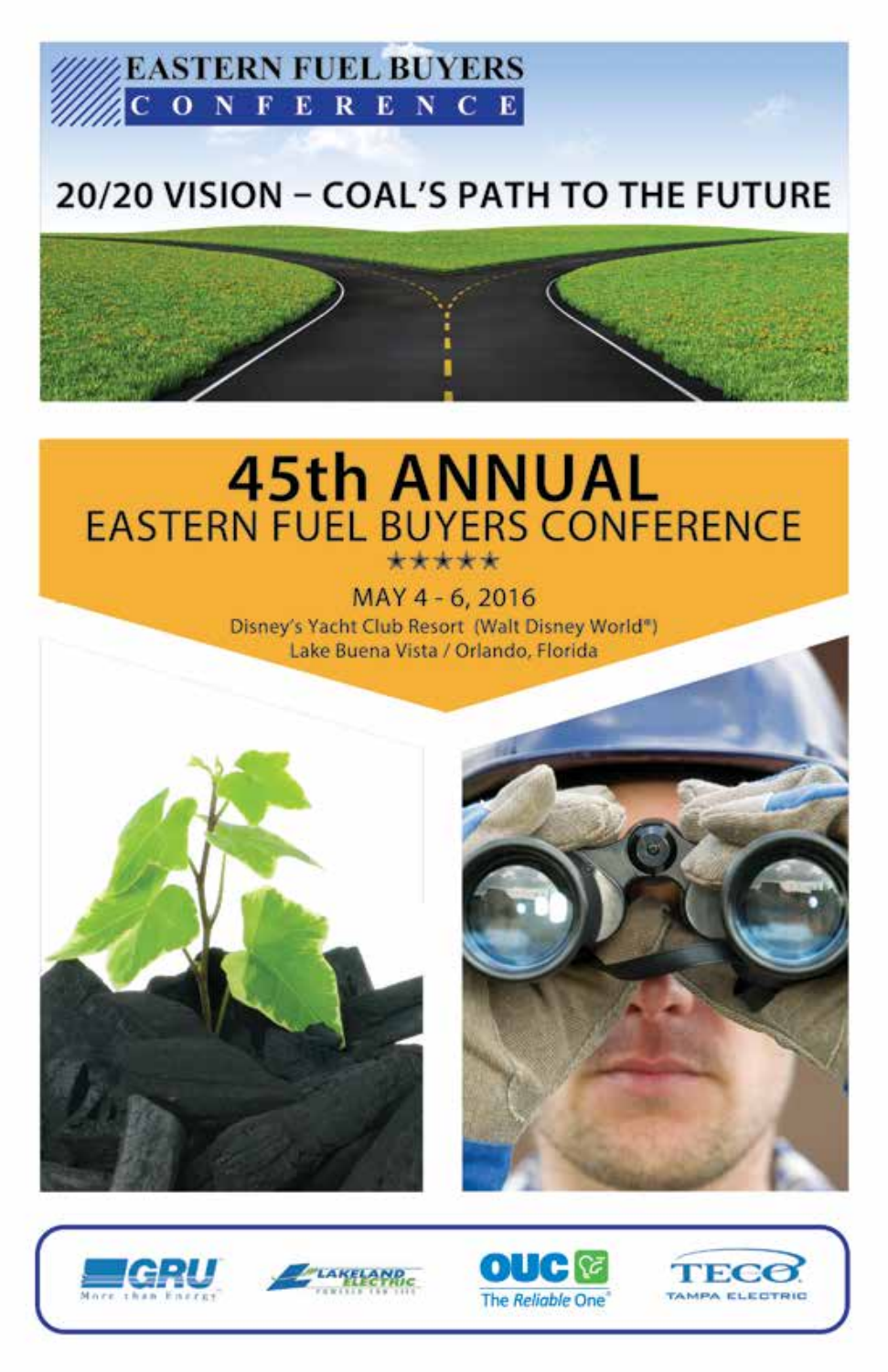# **VENUE**

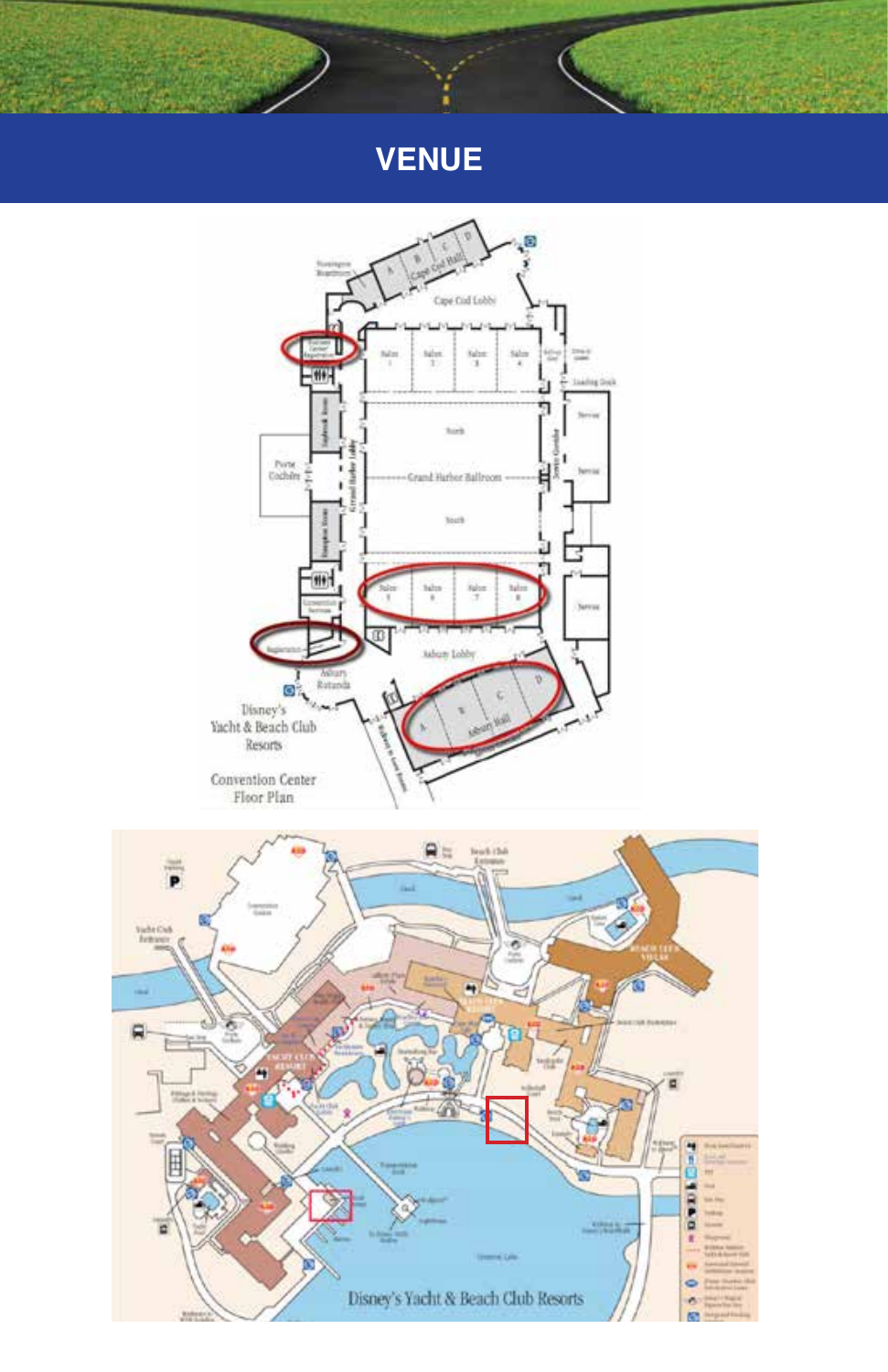| Tuesday, May 3, 2016                                             |                                                                                                                                                                                                                                                                                                                                                                                                                    |  |
|------------------------------------------------------------------|--------------------------------------------------------------------------------------------------------------------------------------------------------------------------------------------------------------------------------------------------------------------------------------------------------------------------------------------------------------------------------------------------------------------|--|
| $3:00$ PM $-5:30$ PM                                             | <b>Conference Registration</b>                                                                                                                                                                                                                                                                                                                                                                                     |  |
| Wednesday, May 4, 2016 - 6:30 AM - 5:00 PM NETWORKING ACTIVITIES |                                                                                                                                                                                                                                                                                                                                                                                                                    |  |
| 6:30 AM - 11:00 AM                                               | <b>Bass Fishing Tournament at Bayside Marina</b><br>Sponsored by Crimson Coal Corp and Moran Towing Corp<br>Prizes sponsored by United Bulk Terminals                                                                                                                                                                                                                                                              |  |
| $7:30$ AM $-$ 8:30 AM                                            | Golf Registration at Disney's Palm Gold Course<br>Golf Beverages sponsored by Cooper Consolidated<br>Golf Lunch sponsored by Sunrise Coal, LLC                                                                                                                                                                                                                                                                     |  |
| 8:00 AM - 5:00 PM                                                | Massage and Mani/Pedi (By Appointments)                                                                                                                                                                                                                                                                                                                                                                            |  |
| 8:30 AM - 1:30 PM                                                | Golf Tournament at Disney's Palm Golf Course<br>Sponsored by Mineral Labs Inc                                                                                                                                                                                                                                                                                                                                      |  |
| 12:30 PM - 4:30 PM                                               | Conference Registration at Asbury Rotunda                                                                                                                                                                                                                                                                                                                                                                          |  |
| 5:30 PM $- 7:15$ PM                                              | Welcome Reception / Registration at Reception<br>Bayside Marina - * Rain back-up: Grand Harbor Ballroom 5-8<br>Sponsored by Murray Energy Corporation                                                                                                                                                                                                                                                              |  |
| Thursday, May 5, 2016                                            |                                                                                                                                                                                                                                                                                                                                                                                                                    |  |
| $7:00$ AM $- 2:00$ PM                                            | Conference Registration at Asbury Rotunda                                                                                                                                                                                                                                                                                                                                                                          |  |
| 7:00 AM - 8:30 AM                                                | <b>Breakfast</b><br><b>Grand Harbor Ballroom 5-8</b><br>Sponsored by CMC-Coal Marketing Company                                                                                                                                                                                                                                                                                                                    |  |
| $7:00$ AM $-$ 4:00 PM                                            | <b>EXHIBITS: Hampton Room</b>                                                                                                                                                                                                                                                                                                                                                                                      |  |
| $8:30$ AM $-$ 1:00 PM                                            | <b>General Session</b><br><b>Asbury Hall</b>                                                                                                                                                                                                                                                                                                                                                                       |  |
| $8:30$ AM $- 8:35$ AM                                            | <b>Introduction of the EFBC Committee</b>                                                                                                                                                                                                                                                                                                                                                                          |  |
|                                                                  | <b>Tory Bombard</b><br><b>Fuels Manager</b><br><b>Lakeland Electric</b>                                                                                                                                                                                                                                                                                                                                            |  |
|                                                                  | Tory Bombard has 16 years dedicated to a career of service with<br>the City of Lakeland. Current duties as Lakeland Electric's Fuels<br>Manager is to manage the fuel budget. This requires contract<br>negotiation for coal, natural gas and transportation. In addition,<br>she is the Chair of the Min Risk Oversight Committee that role is<br>to direct the purchases of hedges for natural gas. She provides |  |

financial updates to the Utility Committee and City Commission

quarterly to establish the utility's fuel rates.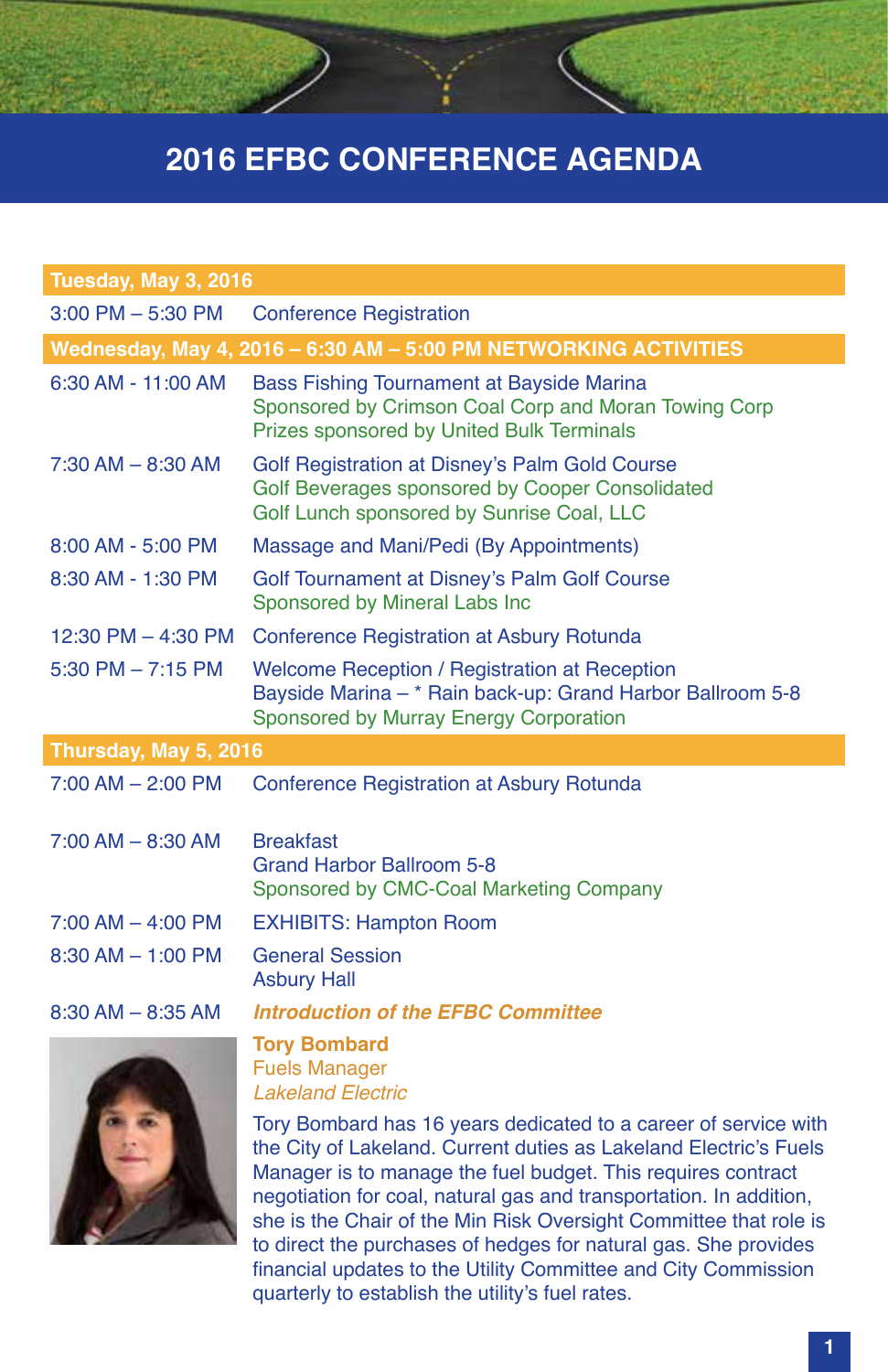She is also a trustee of the General Employees' Pension Plan, which role is to manage the investments.

Tory serves on the following boards: the Eastern Fuel Buyer Conference, Florida Gas Utility, and the Polk County Chapter of the Florida Institute of Certified Public Accountants. She is a 2015 graduate of the American Coal Council Tomorrow Leadership program and a member of the ACC.

Tory graduated from the University of South Florida with two BS degrees in Accounting and Finance and has a Master's in Public Administration. In addition to being a CPA, she is a Chartered Global Management Accountant (CGMA). Certified Government Finance Officer (CGFO), Certified Public Manager (CPM) and Certified Public Pension Trustee (CPPT).

Outside of her professional life, Tory's hobbies include spending time with her family and BBQ competition cook offs. She enjoys her giant white Main Coon cat Oliver who thinks he is a dog.





**Joel Ivy** General Manager *Lakeland Electric*

Joel was appointed General Manager, Lakeland Electric in July, 2012. He has a 30-year career path that includes climbing utility poles to managing multi-hundred million dollar operations with start-ups, investor owned and publicly owned utilities.

Past experience includes his tenure as Chief Operating Officer at Visible Light Solar Technologies and Vice President of New Mexico Operations for Public Service Company of New Mexico, an investor owned utility with almost 500,000 customers. He most recently oversaw the Energy Department for Imperial Irrigation District, a vertically integrated public electric utility located in El Centro, California.

Ivy graduated from the University of Texas at Arlington with a Bachelor of Science degree in Electrical Engineering.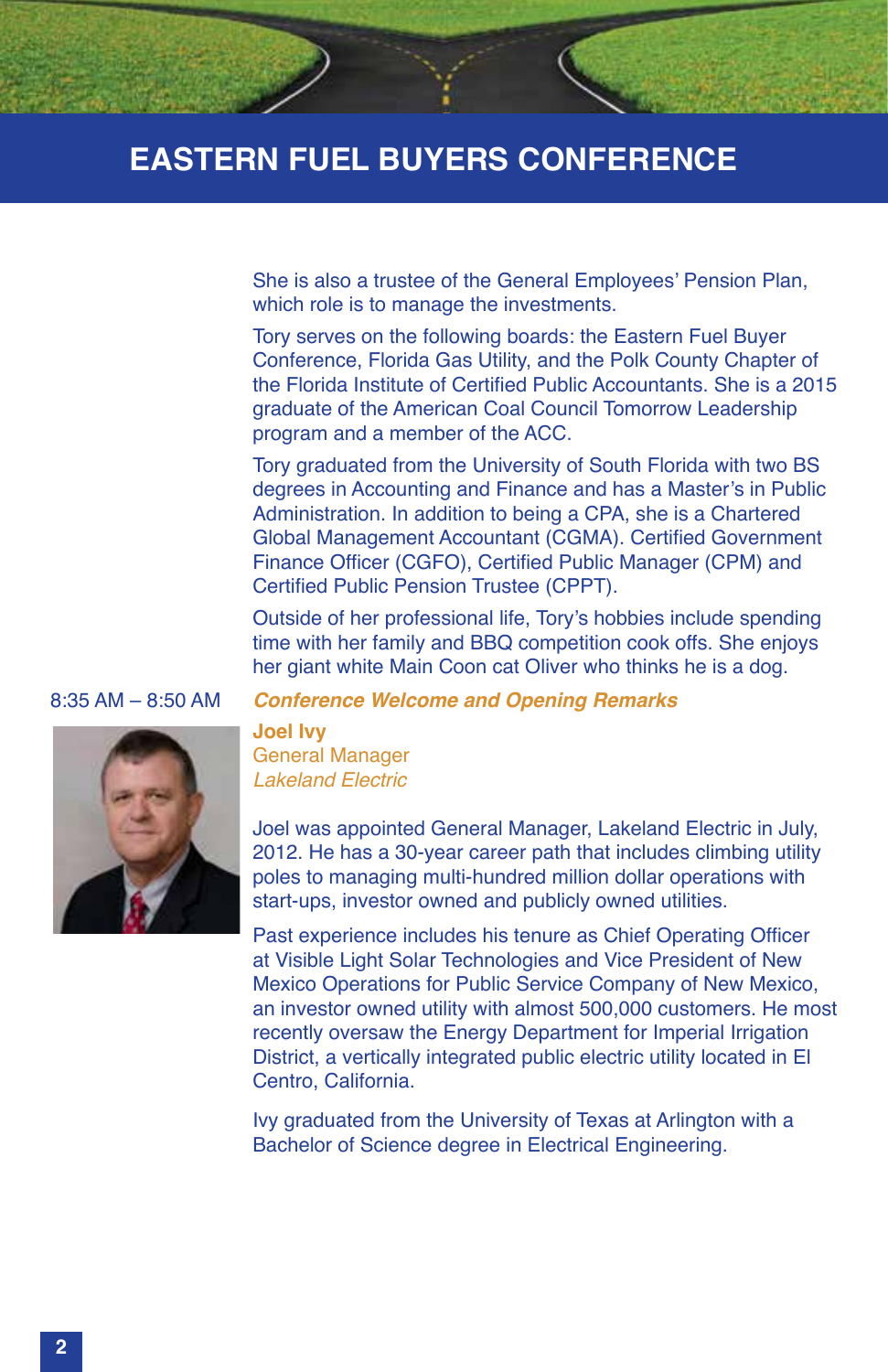#### 8:50 AM – 9:00 AM *Moderator*



**Jim Thompson** Director, Americas Coal *I.H.S./Energy Insight*

Jim Thompson, Director for IHS Coal and IHS Coal Markets Expert, has analyzed and provided insight on coal markets for more than two decades. He is lead commentator for the IHS Coal & Energy daily newsletter and editor of US Coal Review. Thompson's major area of expertise is the North American coal markets, though he is conversant on worldwide market trends.

Mr. Thompson's expertise is both in thermal coal for electricity production and metallurgical coal for use in the steelmaking process. He is widely quoted in by major financial newspapers and speaks at multiple industry-related conferences. Thompson has performed coal market consultations both for coal producers and consumers as well as for financial analysts and investors. Thompson's views on the coal markets are widely read throughout the world. Thompson came to IHS as a part of its acquisition of Energy Publishing, of which he was a co-founder.

Mr. Thompson was educated at Dallas Baptist University.

9:00 AM – 9:45 AM *Road to 2020*



**Joe Craft** Chief Executive Officer *Alliance Resource Partners*

Joe Craft is President, and chief executive officer of Alliance Resource Partners, L.P. ("ARLP"), a diversified producer and marketer of coal. ARLP currently is the largest coal producer in Kentucky and the third largest coal producer in the eastern United States. ARLP operates mining complexes in Illinois, Indiana, Kentucky, Maryland, and West Virginia and sells coal principally to electric utilities in the United States.

A native of Hazard, Kentucky, Craft is a double graduate of the University of Kentucky and bleeds Blue.

Throughout his career Craft has served in various industry and community leadership positions. He currently serves as a director for the Bank of Oklahoma, a director and Vice Chair, Public Affairs for the Kentucky Chamber of Commerce, a director and Executive Committee member for the U.S. Chamber of Commerce and was recently named chairman of the American Coalition for Clean Coal Electricity. **3**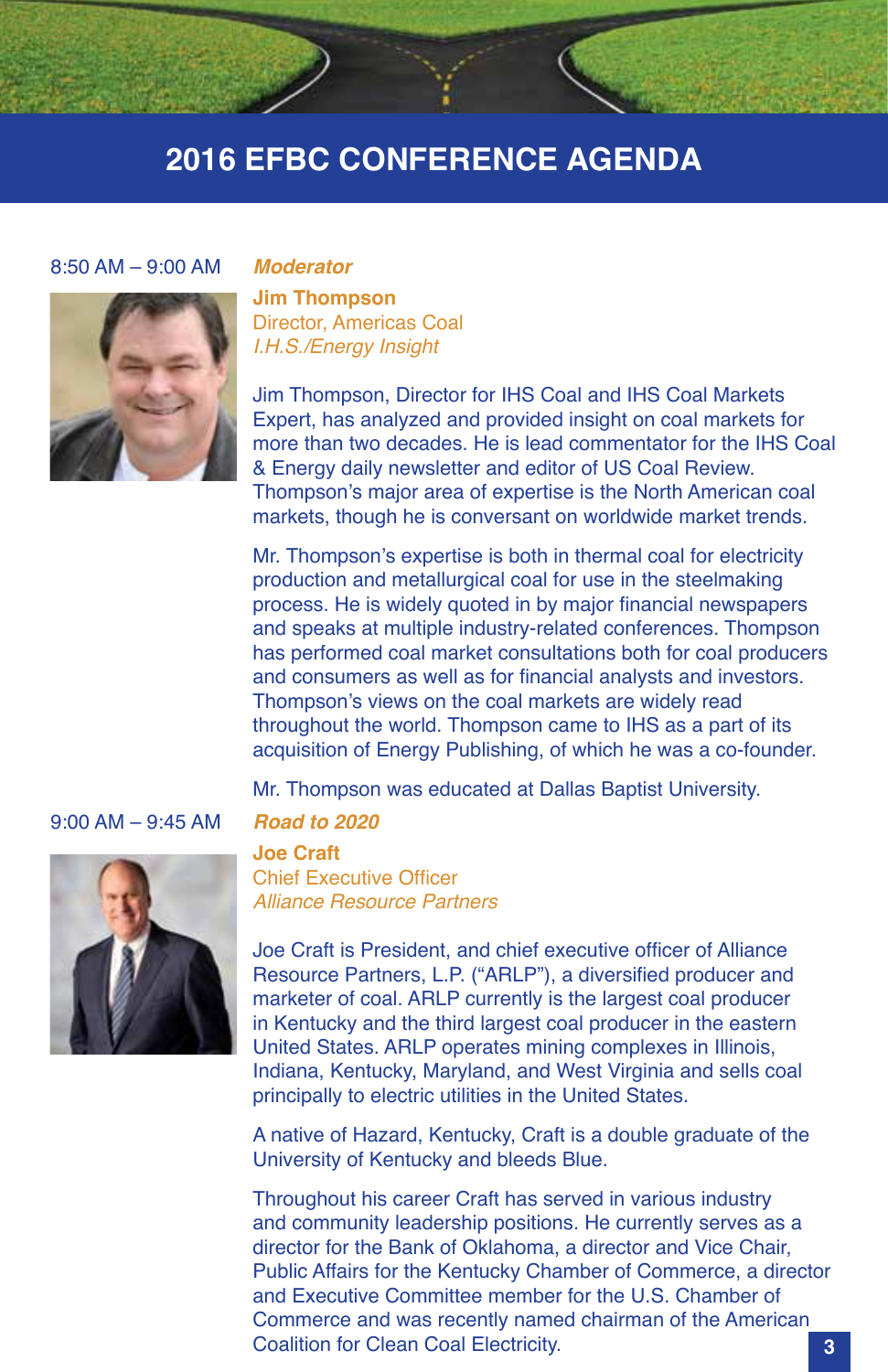

#### 9:45 AM – 10:30 AM *Making Order Out of Chaos: A Utility Perspective*

#### **Lonnie Carter** Chief Executive Officer

#### *Santee Cooper*

Lonnie Carter joined Santee Cooper, South Carolina's stateowned electric utility, in 1982 as an employee in the controller's office. Since that time, he has held various positions including Manager of Corporate Forecasting, Vice President of Corporate Forecasting and Senior Vice President of Customer Service. The Santee Cooper Board of Directors named Lonnie Carter the company's Chief Executive Officer on January 26, 2004.

Prior to his appointment as President and Chief Executive Officer for Santee Cooper, he served as Senior Vice President of Corporate Planning and Bulk Power. In 1997, on loan from Santee Cooper, he was instrumental in founding and served as the first President and Chief Executive Officer of The Energy Authority. Based in Jacksonville, Florida, TEA is a joint power marketing organization comprised of publicly owned utilities.

Carter serves on the boards of SC Power Team, Charleston Regional Development Alliance, Trident CEO Council, Trident United Way, Trident Technical College Foundation, and The Energy Authority. He is Immediate Past Chairman of the Charleston Regional Development Alliance and Past Chairman of the Large Public Power Council and American Public Power Association. He serves on advisory boards for The Citadel School of Business and the Trident Technical College Foundation. He is an Elder in the First Presbyterian Church in Moncks Corner.

Carter received a Bachelor of Science Degree in Business Administration in 1982 and a Master's Degree in Business Administration in 1987, both from The Citadel. In 2005 Carter received the Distinguished Leadership Award from The Citadel Business Hall of Fame. He received the Free Enterprise Foundation Award for Ethics and Civic Responsibility in 2009 and APPA's highest honor in 2012, the Alex Radin Distinguished Service Award. The South Carolina Chamber of Commerce named Carter its 2015 Business Leader of the Year.

A native of Ehrhardt, S.C., he is married to Laurie McRee Carter and they have three adult children. The Carters reside in Moncks **Corner**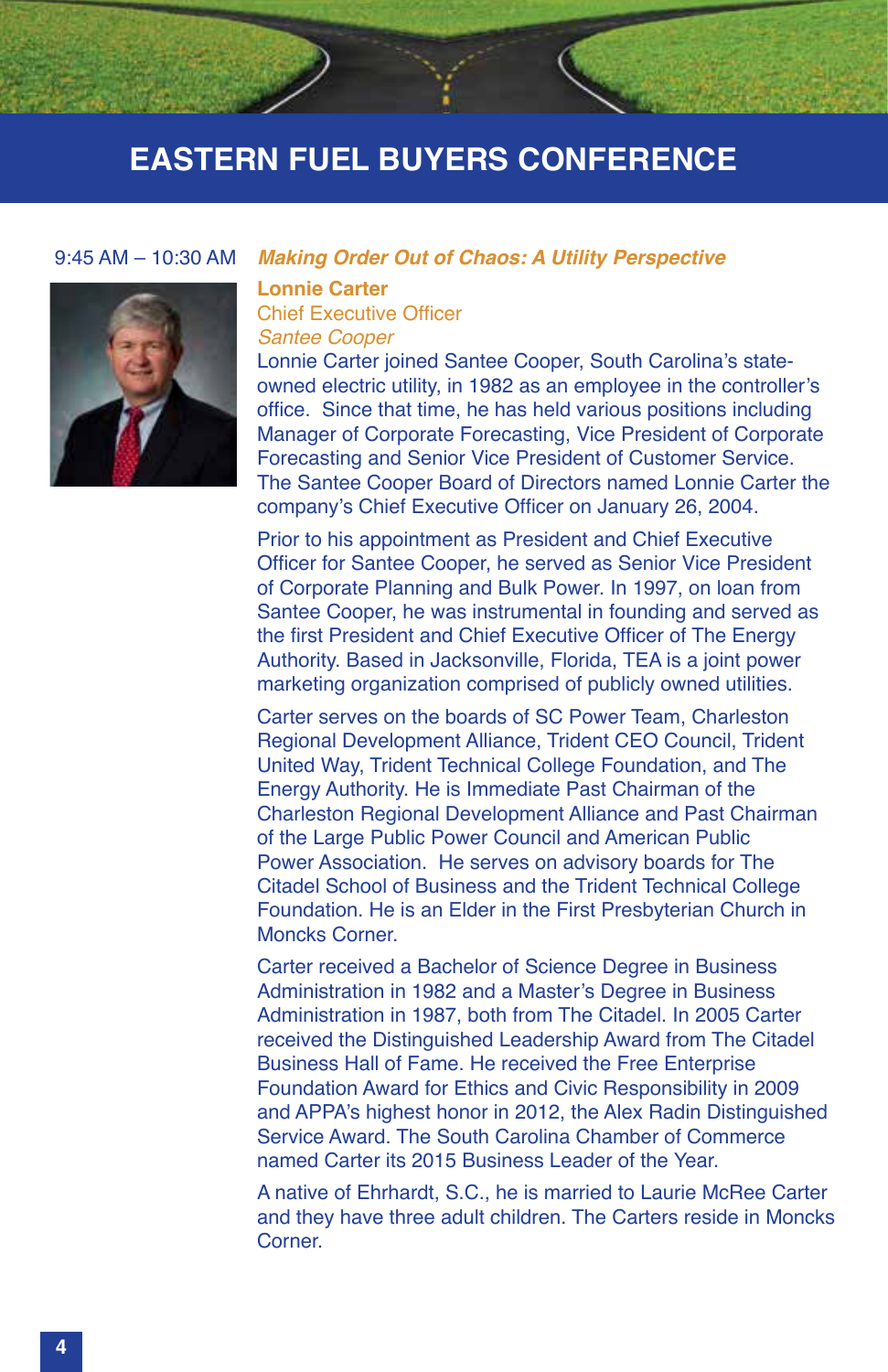# 10:30 AM – 10:55 AM Refreshment Break

10:55 AM – 11:40 AM *Stagnation by Regulation: How Excessive Regulations is* 



#### **Congressman Gary Palmer** *Alabama 6th Congressional District*

Sponsored by GE Power & Water

*Causing Economic Stagnation*

Mr. Palmer, who grew up in Hackleburg, a small town in Northwest Alabama, now lives in Hoover and represents Alabama's 6th Congressional District. Mr. Palmer attended the University of Alabama and was the first person on either side of his family to attend college. In addition, he was a walk-on member of the football team under legendary football coach Bear Bryant. After earning a B.S. in Operations Management, he worked in the private sector for 12 years; including nine with two major engineering construction companies, before involvement with Focus on the Family lead him to start the Alabama Family Alliance which later became the Alabama Policy Institute.

Palmer served as President of the Alabama Policy Institute for 24 years. During his tenure, the Alabama Policy Institute became a full-spectrum public policy organization that engaged in virtually all policy issues that affected Alabamians. It is considered the premier conservative think-tank in Alabama.

In 2014, he was elected to the 114th Congress, having never served in office before. In Congress, Palmer is focused on:

- Paying down the national debt by cutting spending
- Regulatory reform by reducing the number and expense of federal regulations
- Lowering energy costs and spurring economic growth and job creation by accessing America's vast energy resources
- Replacing Obamacare with a health care plan that puts people back in charge of their health care decisions and that will truly make health care affordable and available Protecting life in all its forms.

Palmer serves on several committees in Congress including:

- House Committee on the Budget
- House Committee on Oversight and Government Reform
- Subcommittee on Interior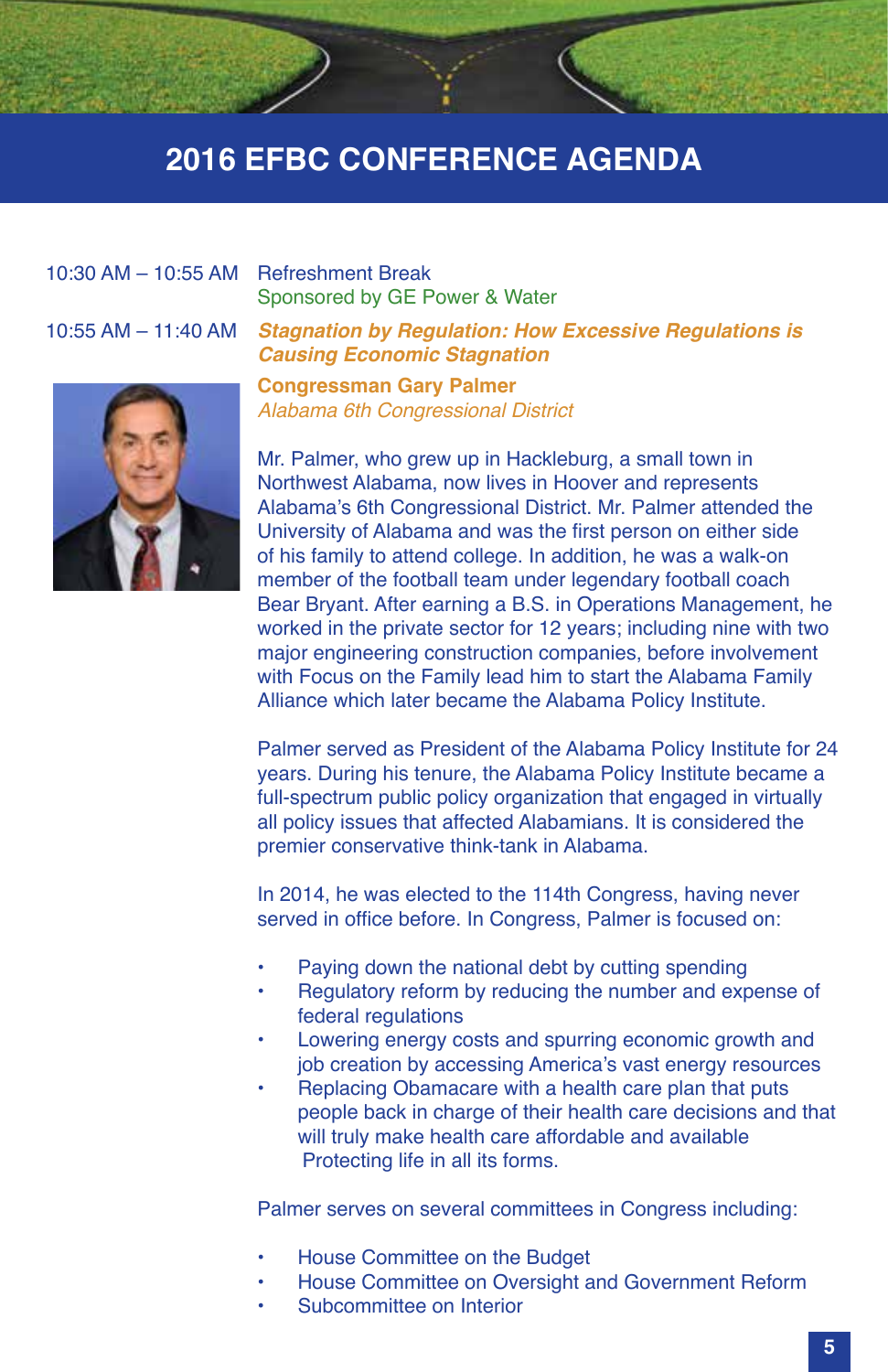

- House Committee on Science, Space and Technology
- Subcommittee on Research and Technology
- Subcommittee on Environment
- Representative for Alabama, Georgia and South Carolina on the Republican Policy Committee.

Palmer has been a member of the Rotary Club of Birmingham since 1993, and he is a Paul Harris Fellow. He holds an Honorary Doctorate from the University of Mobile. He and his wife Ann live in Hoover, Alabama where they attend Briarwood Presbyterian Church in Birmingham, Alabama. They have three children, Claire, Kathleen and Rob.

#### 11:40 AM – 12:50 PM *Panel Discussion: 2020 View*



**Tim Whelan** Senior Vice President – Sales & Marketing *Alliance Coal*

Timothy J. Whelan is the Senior Vice President – Sales and Marketing with responsibility for coal sales, transportation and market services for Alliance Resource Partners L.P. Since joining Alliance in September 2003, Mr. Whelan has held several positions of increasing responsibility, most recently serving as Vice President – Sales. Whelan has over 25 years of energy industry experience in a variety of energy commodities including natural gas, NGLs and electric power. He is actively involved with numerous industry organizations and is a former board member of the American Coal Council. Mr. Whelan earned his BSBA in Finance from the University of Arkansas.



#### **David Lawson**

Vice President Coal *Norfolk Southern Corp*

Louisiana State University – Baton Rouge, LA MBA – Wayne State University – Detroit, MI Harvard School of Business – Advanced Management Program (AMP)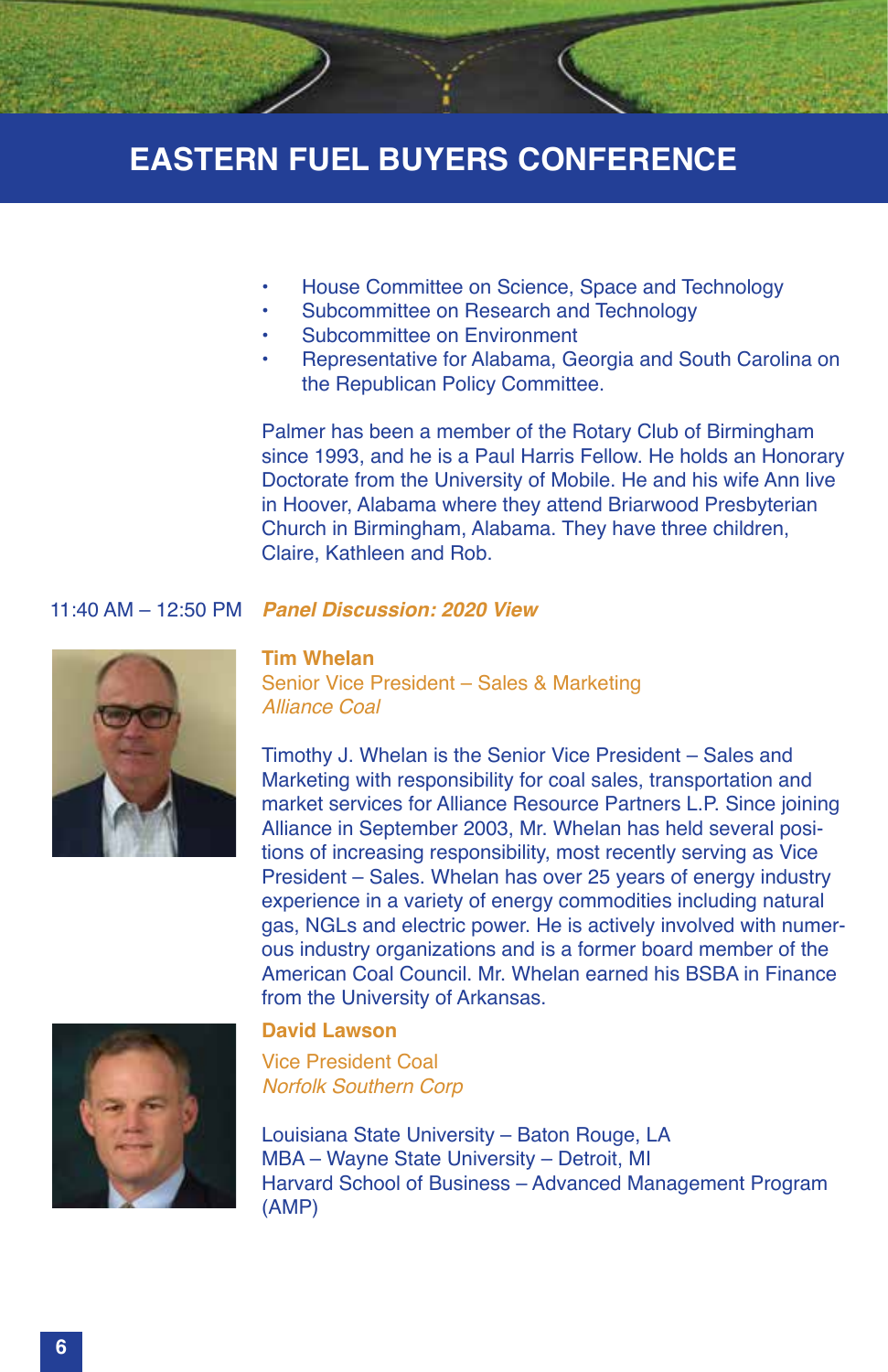#### **Norfolk Southern Corporation: (1988 – present):**

- Vice President Coal Norfolk, VA
- Vice President Industrial Products Norfolk, VA
- President Modalgistics Norfolk, VA
- Various positions in Automotive Supply Chain Group, Norfolk & Roanoke, VA; and Detroit, MI

#### **Civic Activities**

- Member Board of Trustees, Norfolk Academy
- Past member, Board of Directors, Virginia Chamber of **Commerce**
- Past member, Board of Directors, The Norfolk Forum
- Past President National Freight Transportation Association
- Inaugural member, LEAD Virginia
- Past member, Board of Trustees, The Hermitage Foundation
- Past member Board of Directors, Eastern Virginia Medical **School**



#### **David L. Owens**

Vice President Coal and Gas Services *Tennessee Valley Authority (TVA)*

David Owens was named Vice President of Coal & Gas Services in January 2012 and is responsible for coal supply & origination, coal logistics, fuel oil supply, gas supply & origination, financial hedging and commercial processes & assurance.

Owens joined TVA in April 2011 as Vice President, Strategic Planning & Forecasting.

Prior to his employment with TVA, Owens held the position of managing director of Americas, Commodity Sales/Origination/ Structuring for Bank of America Merrill Lynch Commodities in Houston, TX. During his 14 years at Bank of America Merrill Lynch (including predecessor companies Koch Energy Trading, Entergy-Koch and Merrill Lynch Commodities), he was involved in private equity managing partner for Merrill Lynch Commodity Partners), power asset development, mergers and acquisitions, power origination and deal structuring.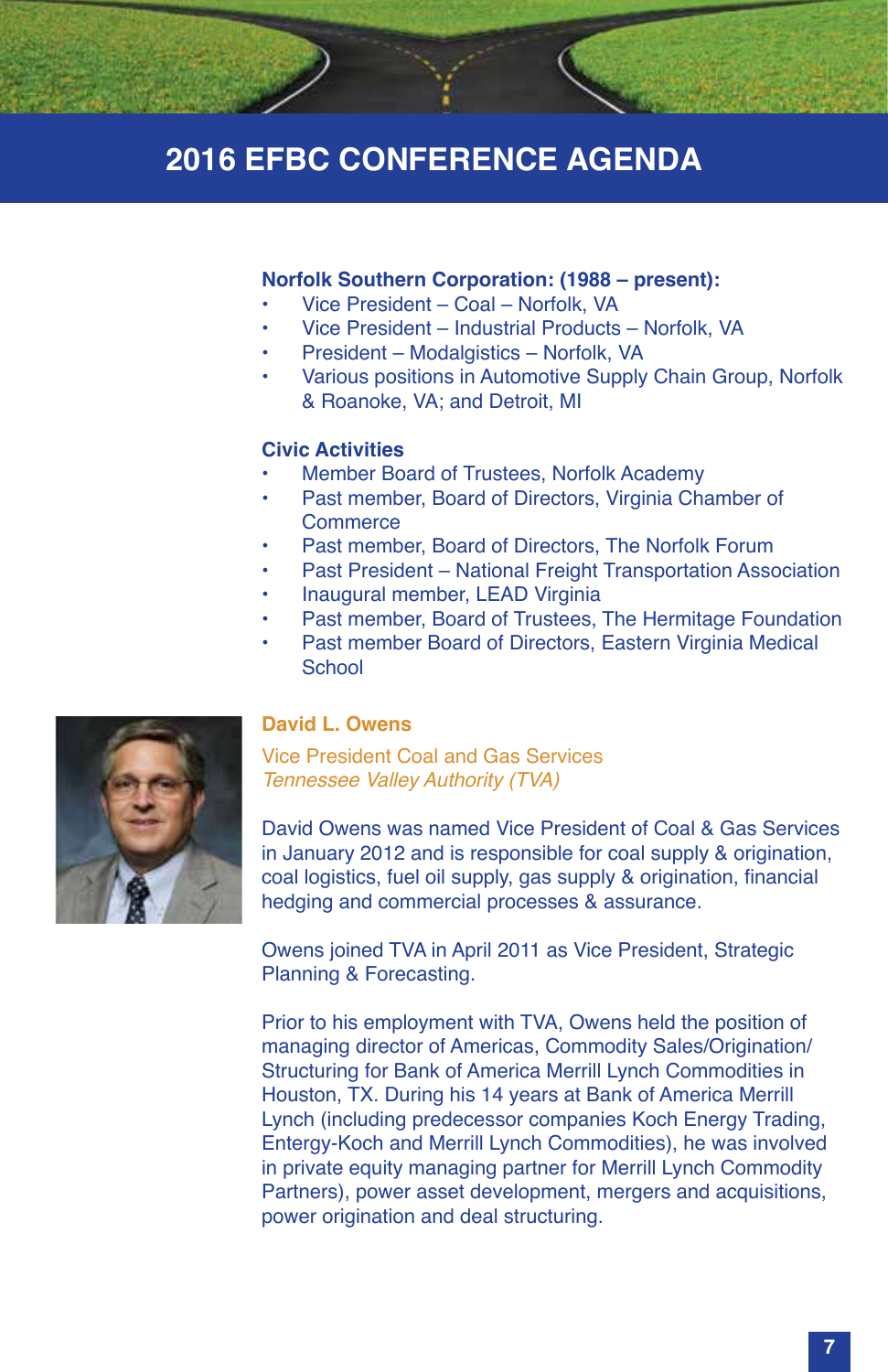Owens previously held positions as director of business development at Duke Power Company, Manager and Associate for Deloitte & Touche Consulting (energy practice) and senior consultant for Energy Management Associates (power system planning software and support).

Owens was also a drilling engineer for Exxon where he planned, executed and evaluated the drilling of oil and gas wells in southeast Texas.

David has an MBA in finance from the University of Chicago, Graduate School of Business and a bachelor of science in mechanical engineering from Georgia Institute of Technology.

#### **Jeremy Sussman**

Managing Director Metals & Mining *Clarksons Platou Securities*

Jeremy joined Clarksons Platou Securities in early 2013 as a Managing Director and the Head of Metals & Mining. Clarksons Platou Securites is the investment banking arm of publicly traded, London based Clarkson PLC, the world's largest shipbroker.

With over 10 years of experience, Jeremy brings significant sector expertise and is a highly regarded analyst regularly quoted as an authoritative voice on Coal, Metals and Mining.

Prior to Clarksons, Jeremy was at Encompass Capital Advisors LLC, the second largest hedge fund to launch in 2011, where he served as a Senior Research Analyst. Before Encompass, Jeremy was a Managing Director at Brean Murray, Carret & Co., where he focused on coal. Prior to Brean Murray, Jeremy was the top ranked fundamental analyst at Natixis Bleichroeder.



#### **Moderator:**

**Jim Thompson** Director Americas Coal *I.H.S./Energy Insight*

Bio on page 3

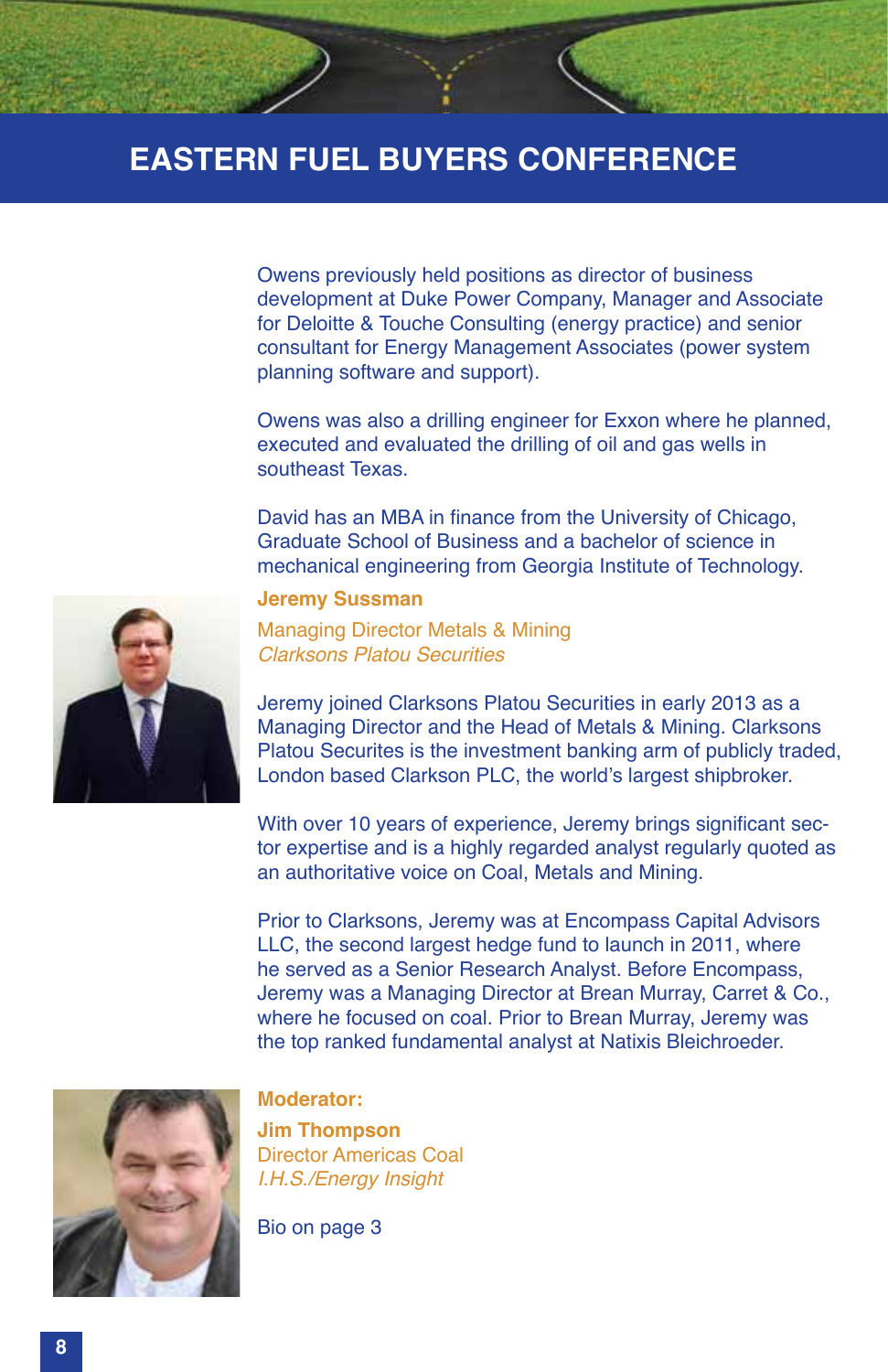### 12:50 PM – 2:00 PM Lunch

Grand Harbor Ballroom 5-8 Sponsored by Ingram Barge Co.

### 2:00 PM – 3:00 PM **Breakout Session**

*Coal Transportation – Past is not Prologue*



**Jamie Heller** President *Hellerworx, Inc*

Asbury Hall

Jamie Heller is President of Hellerworx, Inc, which is a virtual consultancy. For more than 35 years, Jamie has consulted on energy, environmental and transportation matters. Along with associates, he provides strategic, economic and market expertise in areas related specifically to coal, rail, and electric generation matters. He was formerly a Senior Partner with PA Consulting, founder and President of Fieldston Company, Inc, Fieldston Publications, and Fieldston Transportation Services. He is an investor in White Oak, a 7 MMtpy longwall mining operation located in southern Illinois that began operations in mid-2013.

| $3:00$ PM $-$ 3:20 PM      | Afternoon refreshments<br>Sponsored by Blackhawk Coal Sales, LLC                                                                                                                                                   |
|----------------------------|--------------------------------------------------------------------------------------------------------------------------------------------------------------------------------------------------------------------|
| $2:15$ PM $-$ 4:00 PM      | Visit Exhibit Room and Networking<br><b>Hampton Room</b>                                                                                                                                                           |
| 7:00 PM - 10:30 PM         | Dinner at Shipwreck Beach<br>* Rain back-up: Grand Harbor Ballroom 5-8<br>Attire: Business casual, shoe drop available<br>Sponsored by United Bulk Terminals, Alliance Resource Partners<br>and CSX Transportation |
| <b>Friday, May 6, 2016</b> |                                                                                                                                                                                                                    |
| $7:30$ AM $-9:00$ AM       | Conference Registration at Asbury Rotunda                                                                                                                                                                          |
| $7:30$ AM $-$ 8:30 AM      | <b>Breakfast</b><br>Grand Harbor Ballroom 5-8<br>Sponsored by Trans-Phos, Inc, Knight Hawk Coal LLC                                                                                                                |
| $7:30$ AM $-$ 11:00 AM     | <b>EXHIBITS: Hampton Room</b>                                                                                                                                                                                      |
| $9:00$ AM $-$ 11:00 AM     | <b>General Session</b>                                                                                                                                                                                             |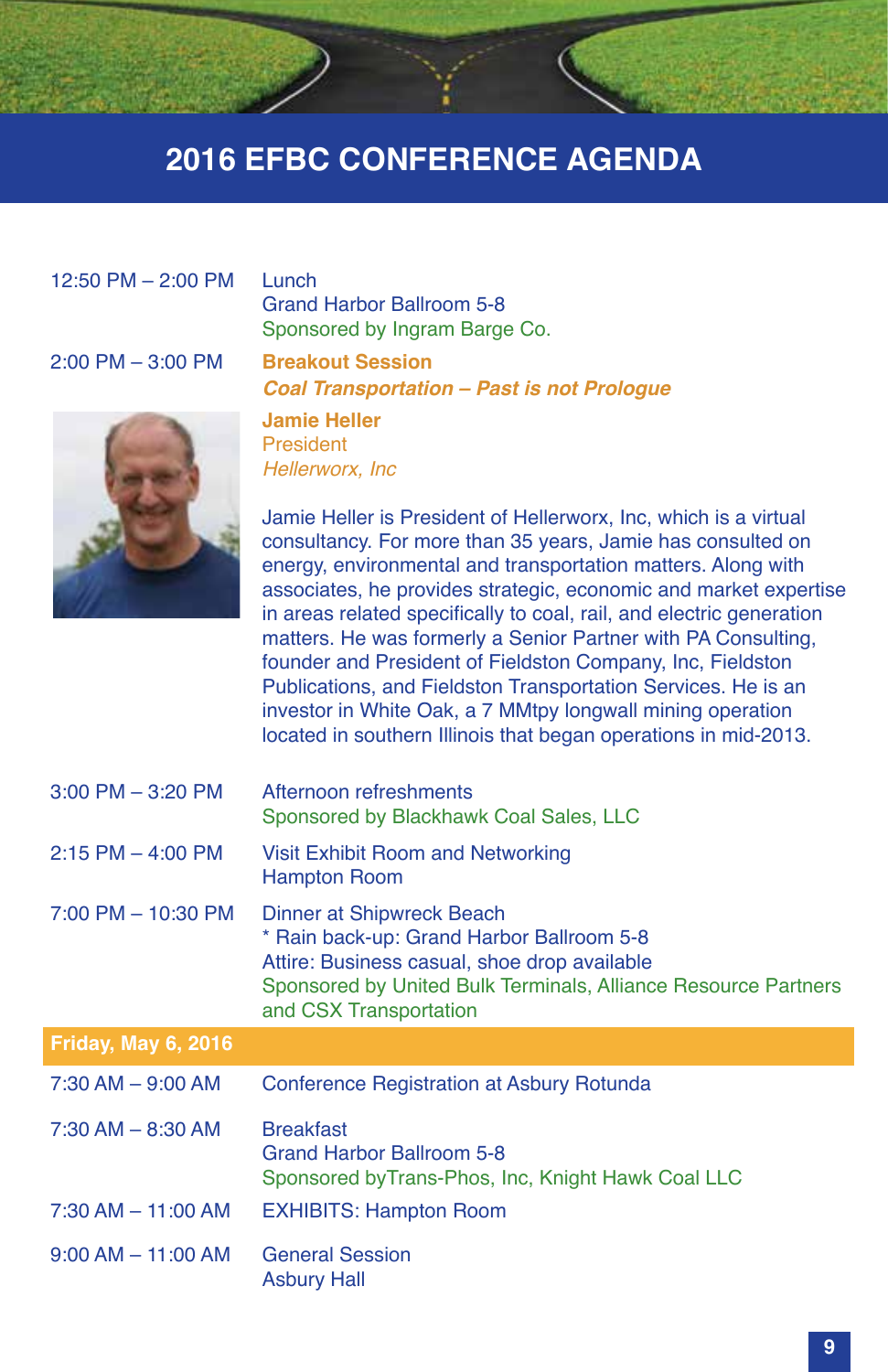

8:30 AM — 8:45 AM Opening Comments & Announcements **Jim Thompson** Director Americas Coal *I.H.S./Energy Insight*

Bio on page 3

8:45 AM – 9:00 AM Awards and Drawing Drawing for an iPad: (must be present to win)



9:00 AM – 9:45 AM **Litigation Over EPA's Clean Power Plan: Is This the Red Light?**

**Allison D. Wood** Partner *Hunton & Williams*

Allison Wood is a partner in Hunton & Williams' Washington, D.C. office. Her practice focuses on global climate change issues. Allison has represented clients in every major rulemaking and case involving the issue of greenhouse gas regulation under the Clean Air Act, including the landmark cases of Massachusetts v. EPA and Utility Air Regulatory Group v. EPA. She has also defended clients in cases alleging companies' carbon dioxide emissions from their normal operations constituted a nuisance under tort law, including the Supreme Court case American Electric Power Co. v. Connecticut.

Allison is currently representing clients in litigation in the U.S. Court of Appeals for the D.C. Circuit involving EPA's proposed Clean Power Plan and obtained a stay of that rule from the Supreme Court on behalf of her clients. She has testified before the House Energy and Commerce Committee on the legal issues associated with the Clean Power Plan.

Allison earned her law degree, with honors, from George Washington University, where she served as Editor-in-Chief of the environmental law journal. She has been named a Washington, D.C. "Super Lawyer" in the area of environmental litigation, a top lawyer in environmental law by the Wall Street Journal, and is ranked in Chambers USA in the field of climate change.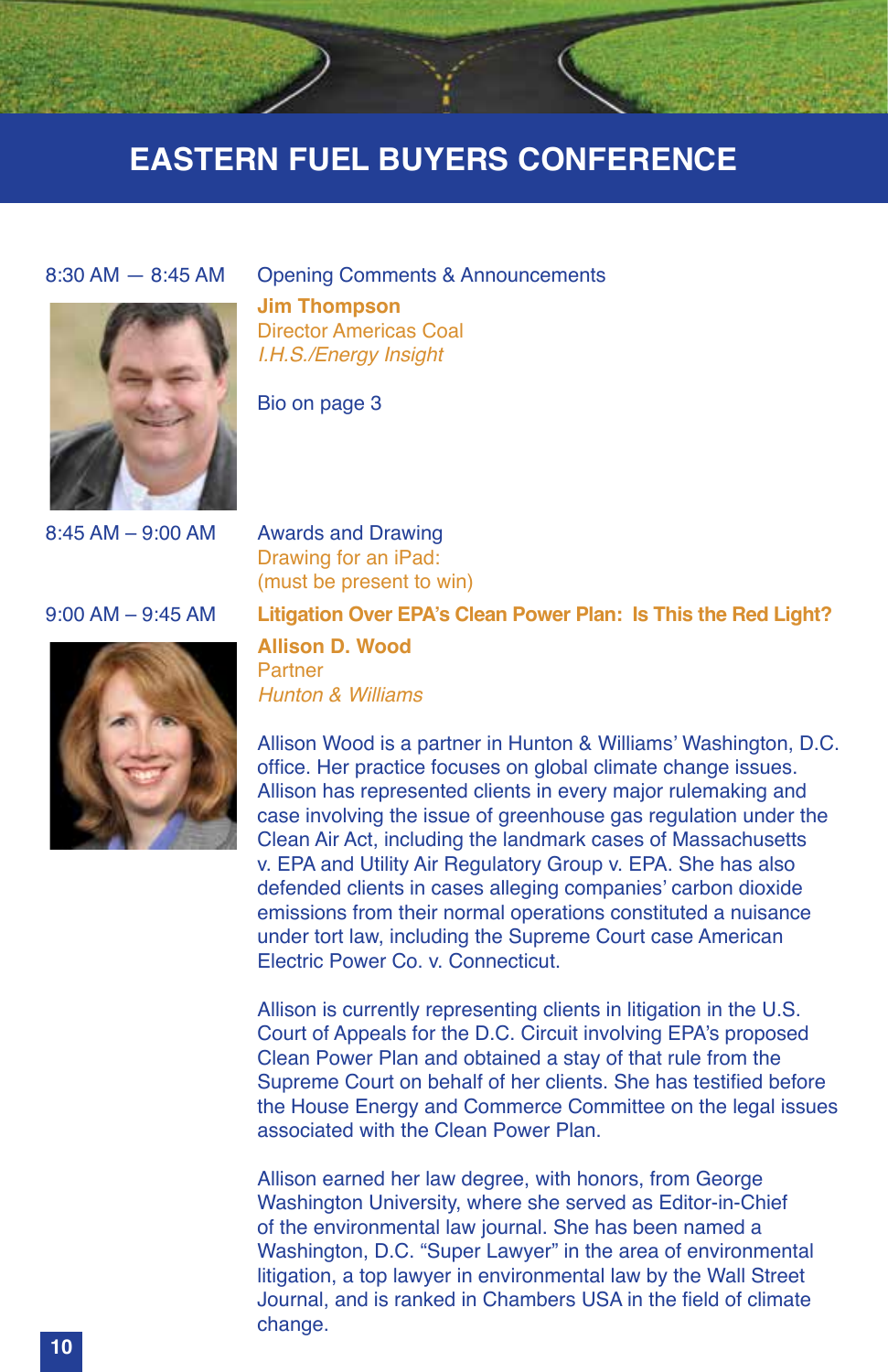

#### 9:45 AM – 10:30 AM **Energy Markets – How We Got Here and Where We Are Heading**

**James J. McCaffrey** Senior Vice President — Energy Marketing *CNX Coal Resources*

Jim holds the position of Senior Vice President of Energy Marketing for CNX Coal Resources, with responsibility for all of CNX Coal Resources'domestic coal sales.

Prior to that, he was Senior Vice President Sales for CONSOL Energy Sales Company.

He previously jointly held the positions of Vice President Materials & Supply Chain Management and Senior Vice President CNX Land Resources.His responsibilities in those roles included land management, purchasing functions and Fairmont Supply Company.

He had held the position of Vice President Marketing services from 2003 to 2005. He also has experience as Vice President/ General Manager in the Coal Operations Group, responsible for various CONSOL mines.

Jim joined CONSOL in 1976 as a coal miner, and advanced progressively through operating and management positions at the Bailey and Enlow Fork mines, culminating in being promoted to Mine Superintendent at the Enlow Fork mine and subsequently at Mine 84.

Jim holds a bachelor's degree in Mining Engineering from the University of Pittsburgh and a master's degree in Business from the University of Pittsburgh Katz Business School. He was named a Distinguished Alumnus of the University of Pittsburgh's Swanson School of Engineering.

Jim currently serves on the Board of Directors for the Washington Health System Foundation, and is a member of the University of Pittsburgh's Swanson School of Engineering Board of Visitors.

He and his wife Terry have three children.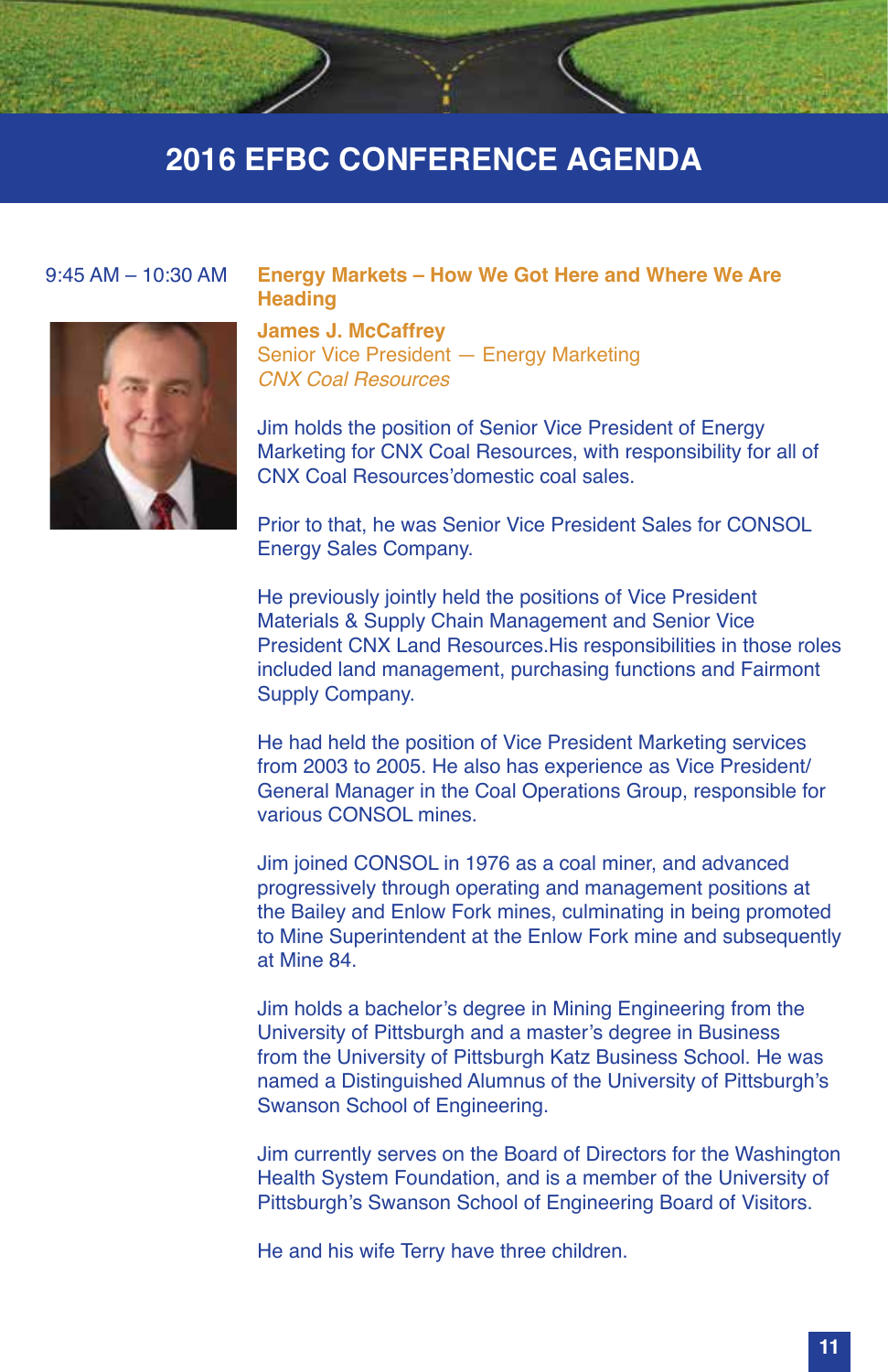

10:30 AM – 10:45 AM Drawing Drawing for an iPad: (must be present to win)

10:45 AM – 11:30 AM Refreshment Break SAI Gulf, LLC CNX Coal Resources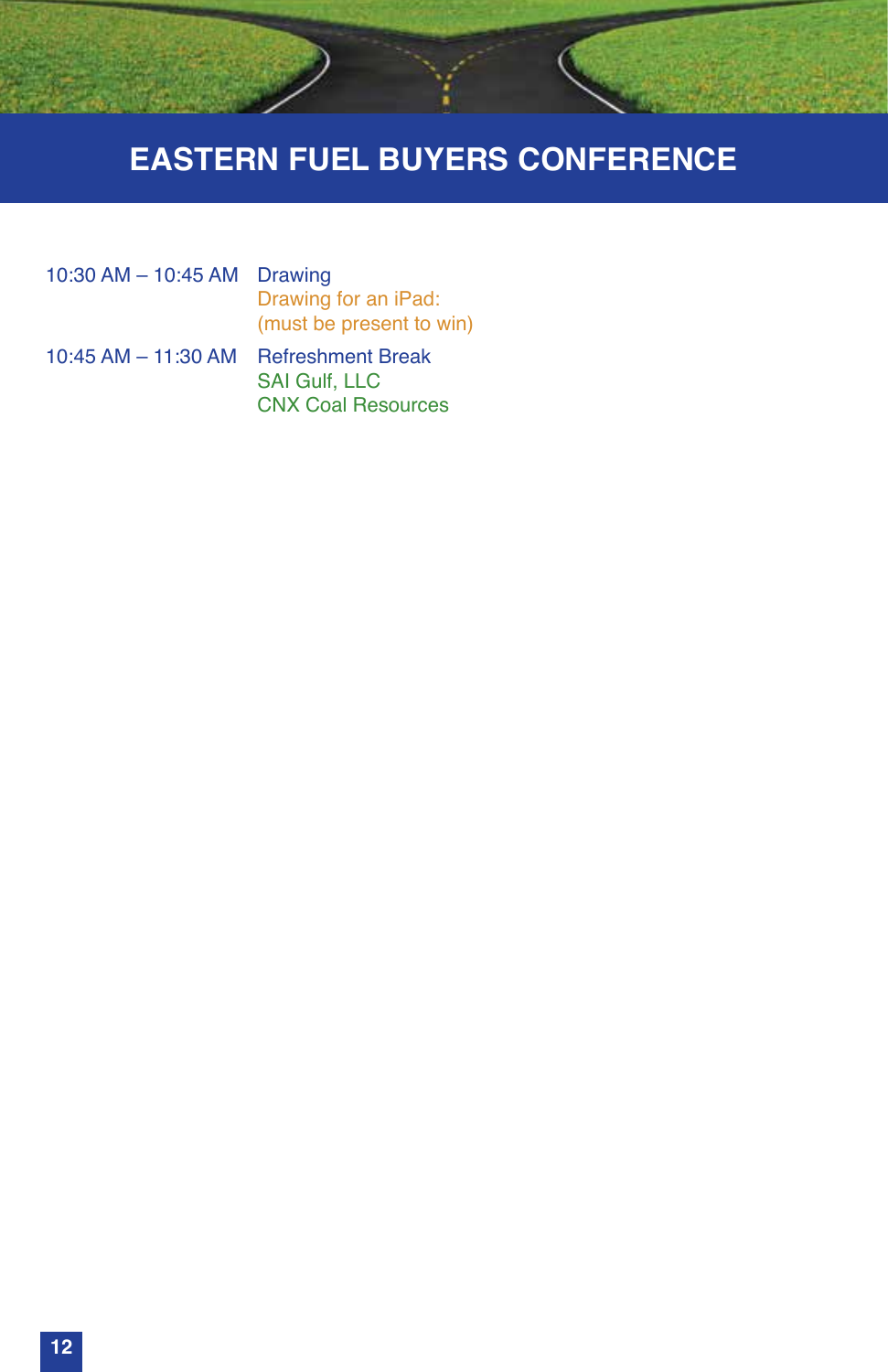### **CONFERENCE BOARD**

### **Tory Bombard**

Lakeland Utilities 863-834-6207 tory.bombard@lakelandelectric.com

### **Karen Bramley**

Tampa Electric Company 813-228-1578 klbramley@tecoenergy.com

**Claston Sunanon** OUC—The Reliable One 407-434-4309 csunanon@ouc.com

### **Eric Walters GRU** 352-393-1730 waltersea@gru.com

### **REGISTRATION QUESTIONS/ CONFERENCE COORDINATORS**

**Romy C. Baesens** Global RCBI 407-438-9600 info@EastFuelConf.com

### **ON-SITE SPEAKER SUPPORT**

Noriel Castro Tampa Electric Company

Conference Management Provided By GLOBAL RCBI www.globalrcbi.com Conference Website: www.eastfuelconf.com

Thank you for your attendance. We offer special thanks to all of our 2016 Sponsors for your contributions!

Please have a safe trip home. We look forward to seeing you at the 2017 Eastern Fuel Buyers Conference in Orlando, FL in May 2017!